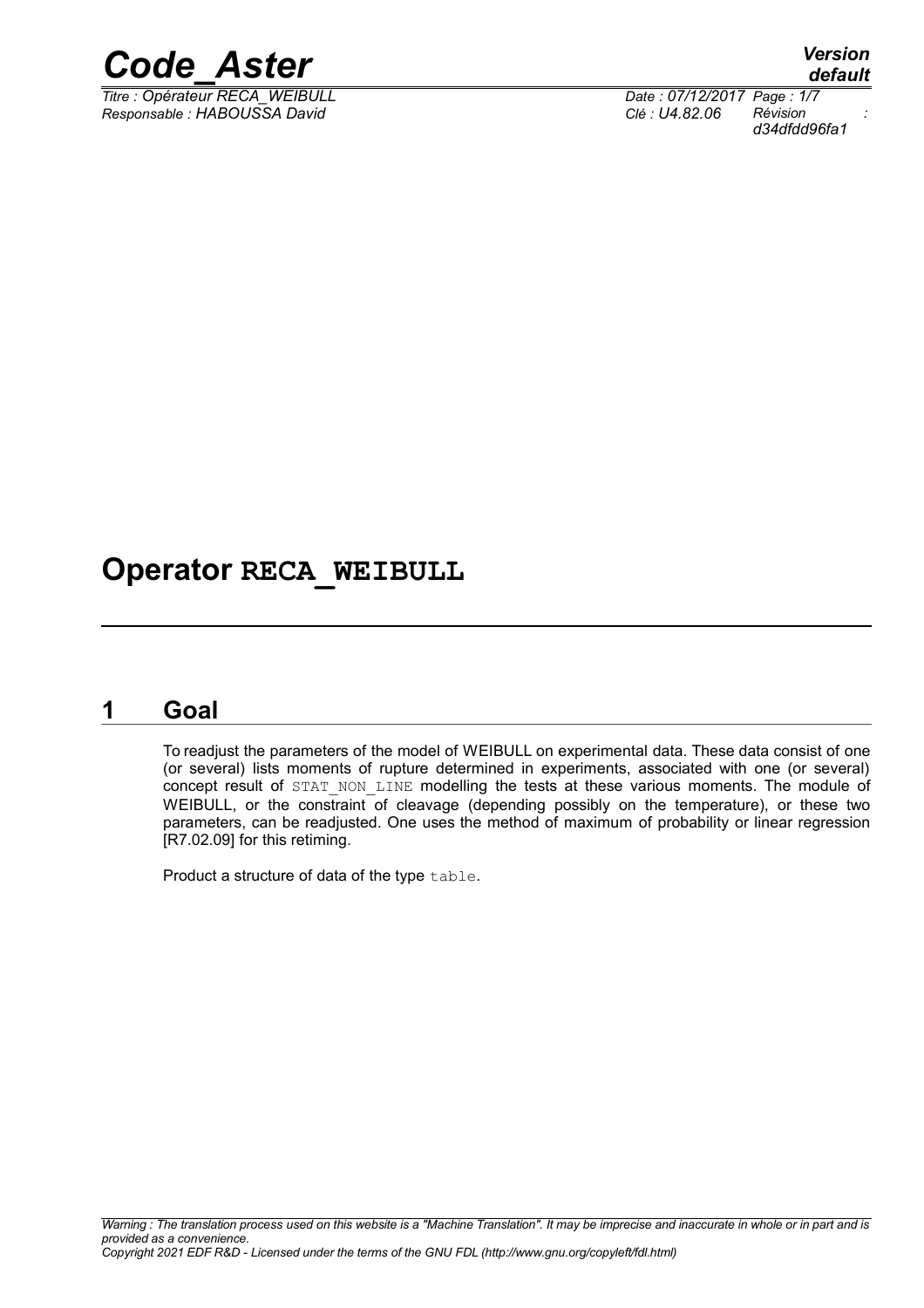*Titre : Opérateur RECA\_WEIBULL Date : 07/12/2017 Page : 2/7 Responsable : HABOUSSA David Clé : U4.82.06 Révision :*

*default*

*d34dfdd96fa1*

#### **2 Syntax**

tabl reca weib = RECA WEIBULL (

|   | LIST PARA =<br>$\sqrt{2}$   | 'Me,              | 'SIGM REFE',                                                                                                                                                                                                                                                                                                                                                      |                                                                                                                                            |
|---|-----------------------------|-------------------|-------------------------------------------------------------------------------------------------------------------------------------------------------------------------------------------------------------------------------------------------------------------------------------------------------------------------------------------------------------------|--------------------------------------------------------------------------------------------------------------------------------------------|
|   | RESU<br>$\mathbb{F}$<br>$=$ | ♦<br>♦<br>$\big)$ | $EVOL NOLI$ = $resu,$<br>MODELE<br>$=$ Mo,<br>$=$ chmat,<br>CHAM MATER<br>TEMPE<br>$=$ temp,<br>= lreel,<br>LIST INST RUPT<br>/ TOUT ORDRE $=$ 'YES',<br>/ NUME ORDRE<br>$=$ 1 nuor,<br>$/$ INST<br>$=$ 1 inst,<br>$\angle$ LIST_INST = l_inst,<br>$/$ ALL $-$<br>$=$ 'YES',<br>/ GROUP MA<br>lgrma,<br>$=$<br>COEF MULT<br>$=$ / $\cosh f$ ,<br>$\sqrt{2}$<br>1, | [evol noli]<br>[model]<br>[cham mater]<br>$\lceil R \rceil$<br>[1 R]<br>$[1 1]$<br>$[1 R]$<br>[listis]<br>[1 gr maille]<br>[R]<br>[DEFECT] |
| ♦ | OPTION                      | $=$<br>$\sqrt{2}$ | / 'SIGM ELGA',<br>'SIGM ELMOY',                                                                                                                                                                                                                                                                                                                                   | [DEFECT]                                                                                                                                   |
| ♦ | CORR PLAST                  | $\sqrt{2}$        | $=$ / $'NOT'$ ,<br>'YES',                                                                                                                                                                                                                                                                                                                                         | [DEFECT]                                                                                                                                   |
| ♦ | METHODE                     | $=$<br>$\sqrt{2}$ | / 'MAXI VRAI',<br>'REGR LINE',                                                                                                                                                                                                                                                                                                                                    | [DEFECT]                                                                                                                                   |
| ♦ | INCO GLOB RELA              | $\sqrt{2}$        | $=$ / increl,<br>$1.E-3,$                                                                                                                                                                                                                                                                                                                                         | $\lceil R \rceil$<br>[DEFECT]                                                                                                              |
| ♦ | ITER GLOB MAXI              |                   | $=$ / maglob,<br>10,                                                                                                                                                                                                                                                                                                                                              | $\lceil R \rceil$<br>[DEFECT]                                                                                                              |
| ♦ | INFO                        | $=$<br>$\sqrt{2}$ | $1$ ,<br>2,                                                                                                                                                                                                                                                                                                                                                       | [DEFECT]<br>$[1]$                                                                                                                          |
|   |                             |                   | $\mathcal{E}$                                                                                                                                                                                                                                                                                                                                                     |                                                                                                                                            |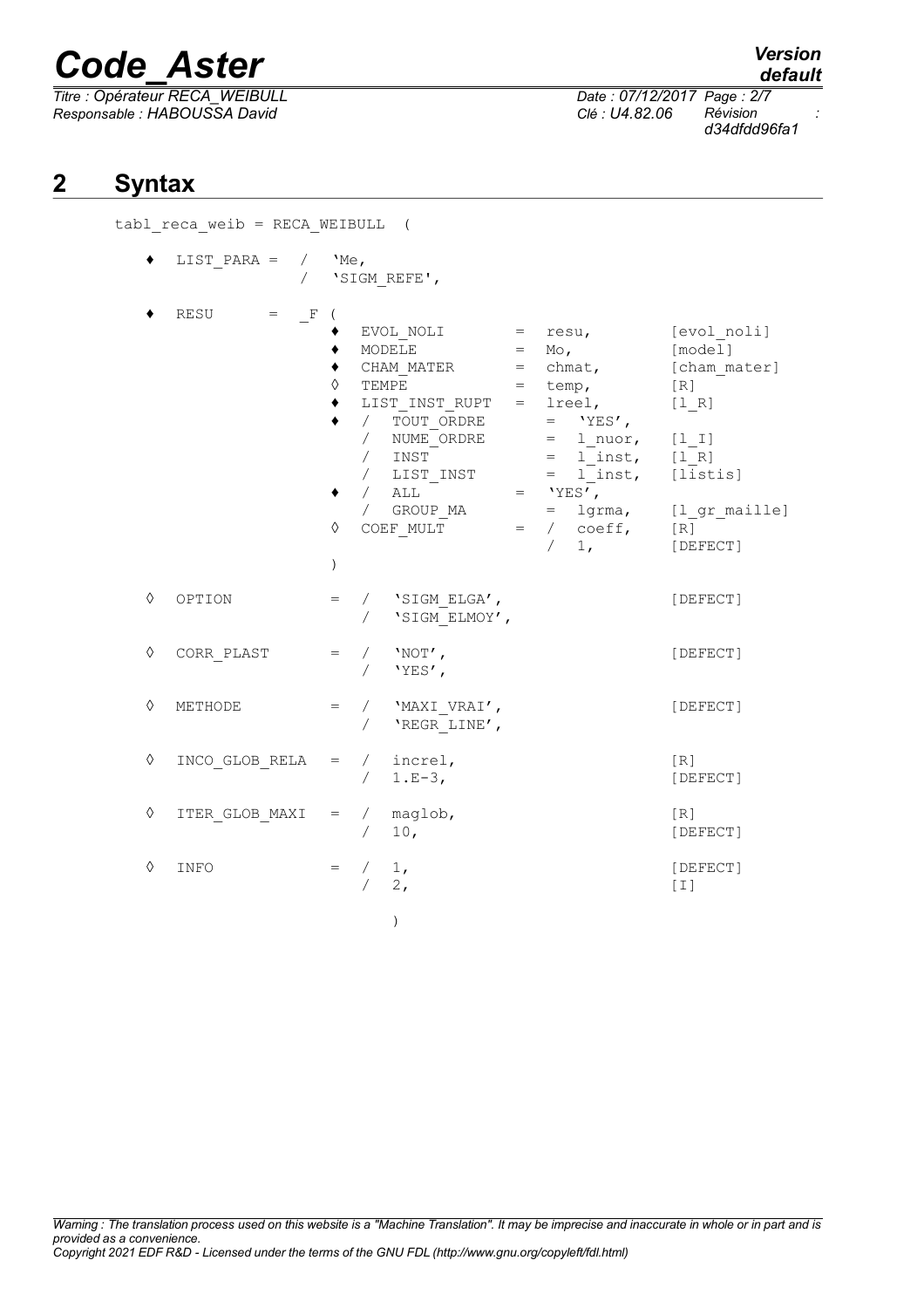*Titre : Opérateur RECA\_WEIBULL Date : 07/12/2017 Page : 3/7 Responsable : HABOUSSA David Clé : U4.82.06 Révision :*

#### **3 Operands**

#### **3.1 Operand LIST\_PARA**

- ♦ LIST\_PARA
	- $/$  'Me,
	- / 'SIGM\_REFE',

List of the parameters of the model of Weibull whose retiming is required (  $m$  ,  $\sigma_{_u}$  or both).

#### **3.2 Keyword RESU**

#### **3.2.1 Operand EVOL\_NOLI**

♦ EVOL\_NOLI = resu, Name of a concept result of the type evol noli.

#### **3.2.2 Operand MODEL**

 $\triangleleft$  MODEL = Mo,

Name of the model on which retiming is carried out.

#### **3.2.3 Operand CHAM\_MATER**

CHAM MATER  $=$  chmat,

Name of the field affected material on the model. This one must imperatively contain the initial value of the parameters of the method of Weibull (keyword WEIBULL of DEFI MATERIAU [U4.43.01]) namely:

- $V_{0}$ : volume of reference
- *m* : exhibitor of the statistical law of Weibull
- $\sigma_{\mu}$ : constraint of cleavage

#### **3.2.4 Operand TEMPLE**

 $\Diamond$  TEMPLE = temp.

Temperature associated with the result resu. If this one is indicated, the constraint of cleavage will be readjusted  $\sigma_u^+$  for each result.

#### **3.2.5 Operand LIST\_INST\_RUPT**

♦ LIST\_INST\_RUPT = lreel,

List of the moments of rupture of the base of result resu on which the constraints of Weibull will be calculated (these moments are interpolated if they do not coincide at the moments of the result resu). This list of moments must be strictly increasing and contain at least two moments. The minimum moment (respectively maximum) of this list must of course be necessarily higher (resp. lower) than the minimum moment (resp. maximum) of the list of moments of the result resu.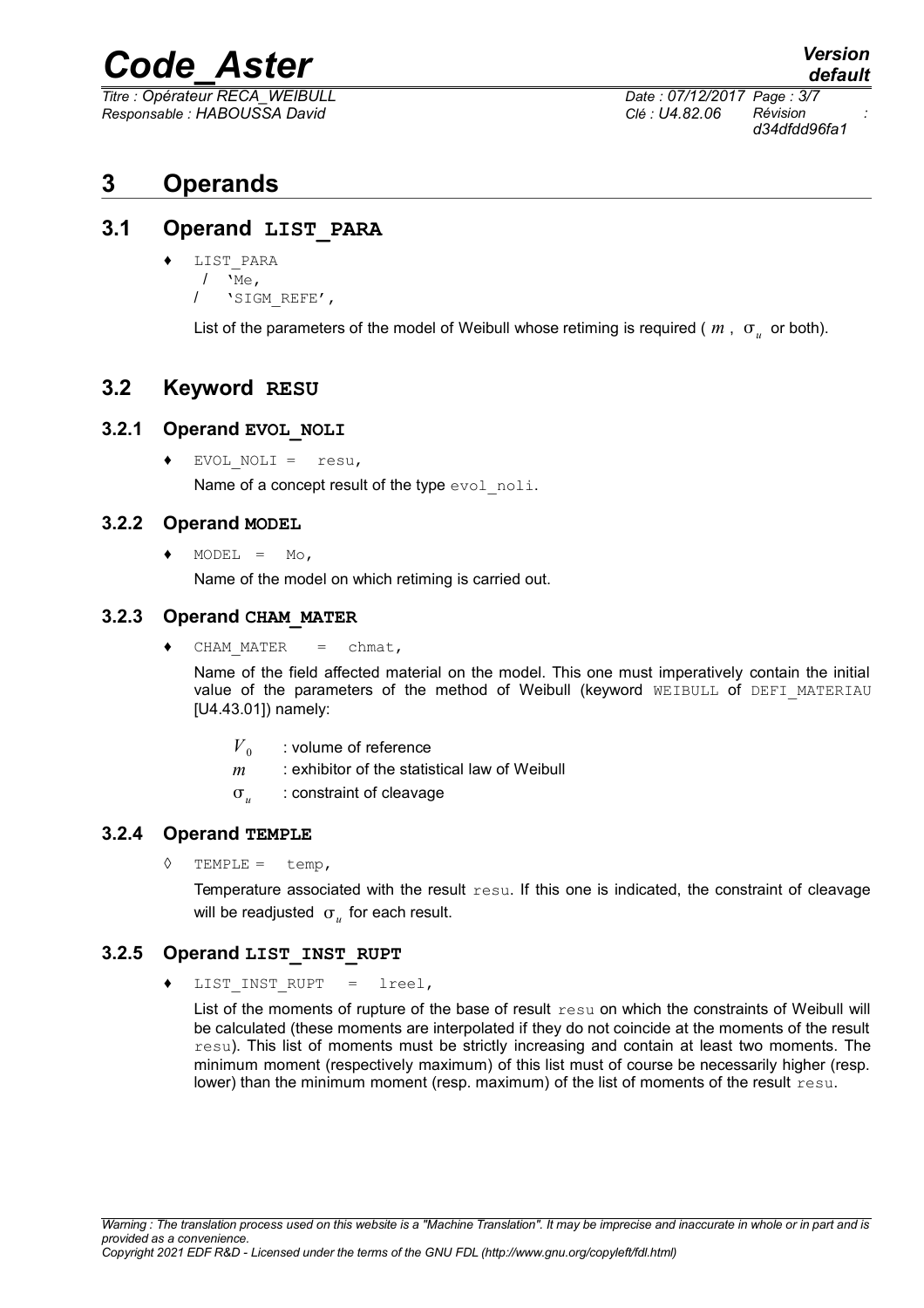*Titre : Opérateur RECA\_WEIBULL Date : 07/12/2017 Page : 4/7 Responsable : HABOUSSA David Clé : U4.82.06 Révision :*

#### **3.2.6 Operands ALL / GROUP\_MA**

The fields of calculation are specified by:

 $\bullet$  / ALL = 'YES',

Only one field is defined and it coincides with all the structure.

/ GROUP MA = lgrma,

Each group of meshs of the list lgrma a field of calculation defines.

#### **3.2.7 Operands TOUT\_ORDRE / NUME\_ORDRE / INST / LIST\_INST**

See [U4.71.00].

#### **3.2.8 Operand COEF\_MULT**

◊ COEF\_MULT = coeff,

Multiplying coefficient of the power m-ième of the constraint of Weibull intended for the taking into account of symmetries in the field (the value by default is 1. cf. POST\_ELEM [U4.81.22]).

#### **3.3 Operand OPTION**

OPTION = 'SIGM\_ELGA',

The elementary field of the maximum principal constraint is calculated starting from the representation of the stress field at the points of Gauss.

/ OPTION = 'SIGM\_ELMOY',

The elementary field of the maximum principal constraint is calculated starting from the representation of the stress field realised compared to the points of Gauss.

#### **3.4 Operand CORR\_PLAST**

/ CORR PLAST =  $'YES'$ ,

The stress field of Weibull is evaluated with the plastic correction.

/ CORR PLAST =  $'NOT'$ ,

The stress field of Weibull is evaluated without plastic correction.

#### **3.5 Operand METHOD**

 $/$  METHOD = 'MAXI VRAI',

The method of retiming employed is that of the maximum of probability.

 $METHOD = 'REGR LINE',$ 

The method of retiming employed is that of the linear regression.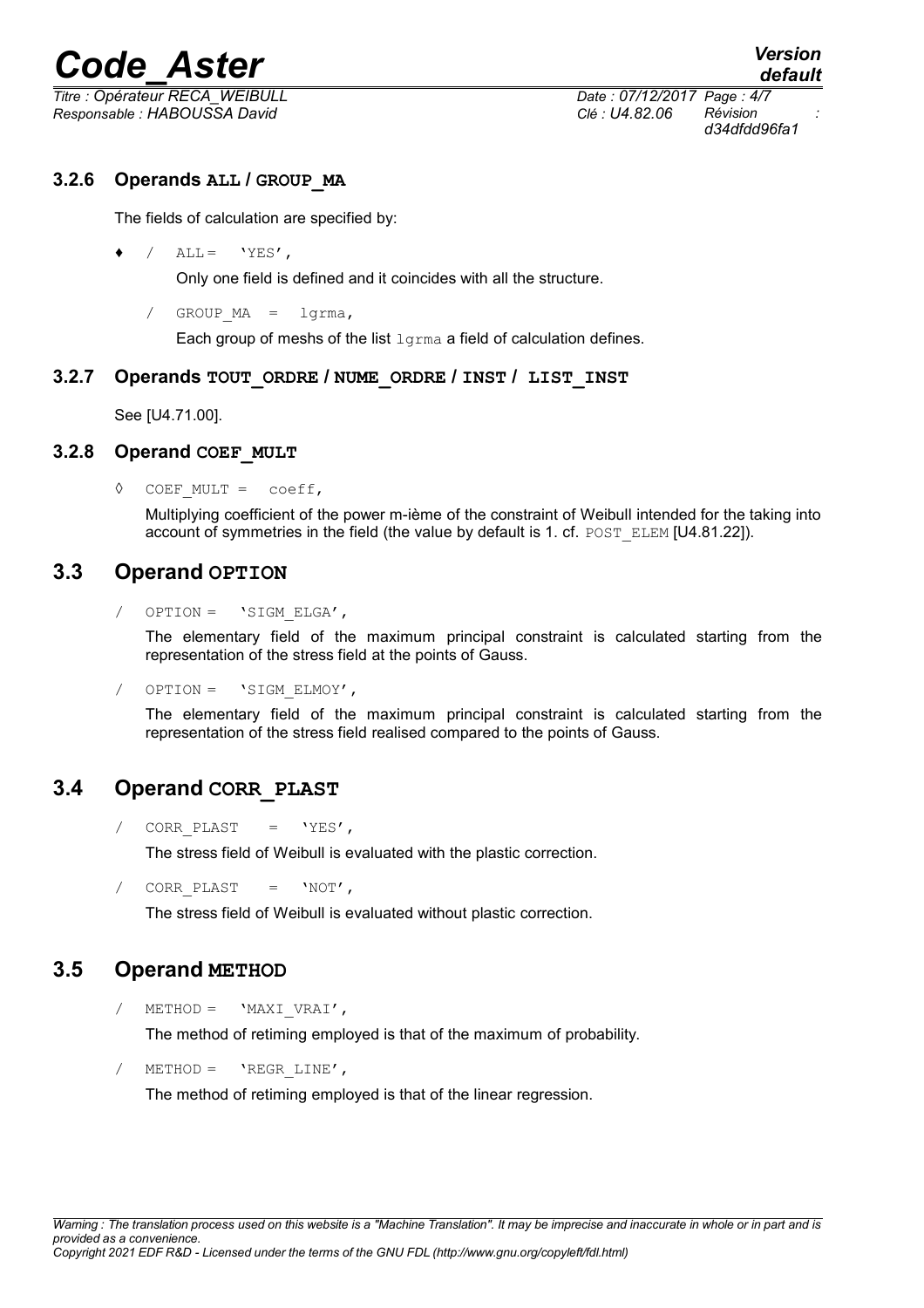*Titre : Opérateur RECA\_WEIBULL Date : 07/12/2017 Page : 5/7 Responsable : HABOUSSA David Clé : U4.82.06 Révision :*

*d34dfdd96fa1*

#### **3.6 Keyword INCO\_GLOB\_RELA**

◊ INCO\_GLOB\_RELA = / increl, [R]  $1.E-3$ , [DEFECT]

The algorithm of retiming continues the iterations if:

$$
\max\left(\left|\frac{m_{k+1}-m_k}{m_k}\right|; \max_T\left(\left|\frac{\sigma_{u(k+1)}(T)-\sigma_{u(k)}(T)}{\sigma_{u(k)}(T)}\right|\right)\right| > increl
$$

#### **3.7 Keyword ITER\_GLOB\_MAXI**

 $\Diamond$  ITER GLOB MAXI = / maglob, [R] / 10, [DEFECT]

Iteration count of maximum retiming carried out.

#### **3.8 Operand INFORMATION**

◊ INFORMATION =

Indicate the level of impression of the results of the operator,

- 1: no impression,
- 2: impression of the relative information to retiming.

The impressions are done in the file 'MESSAGE'.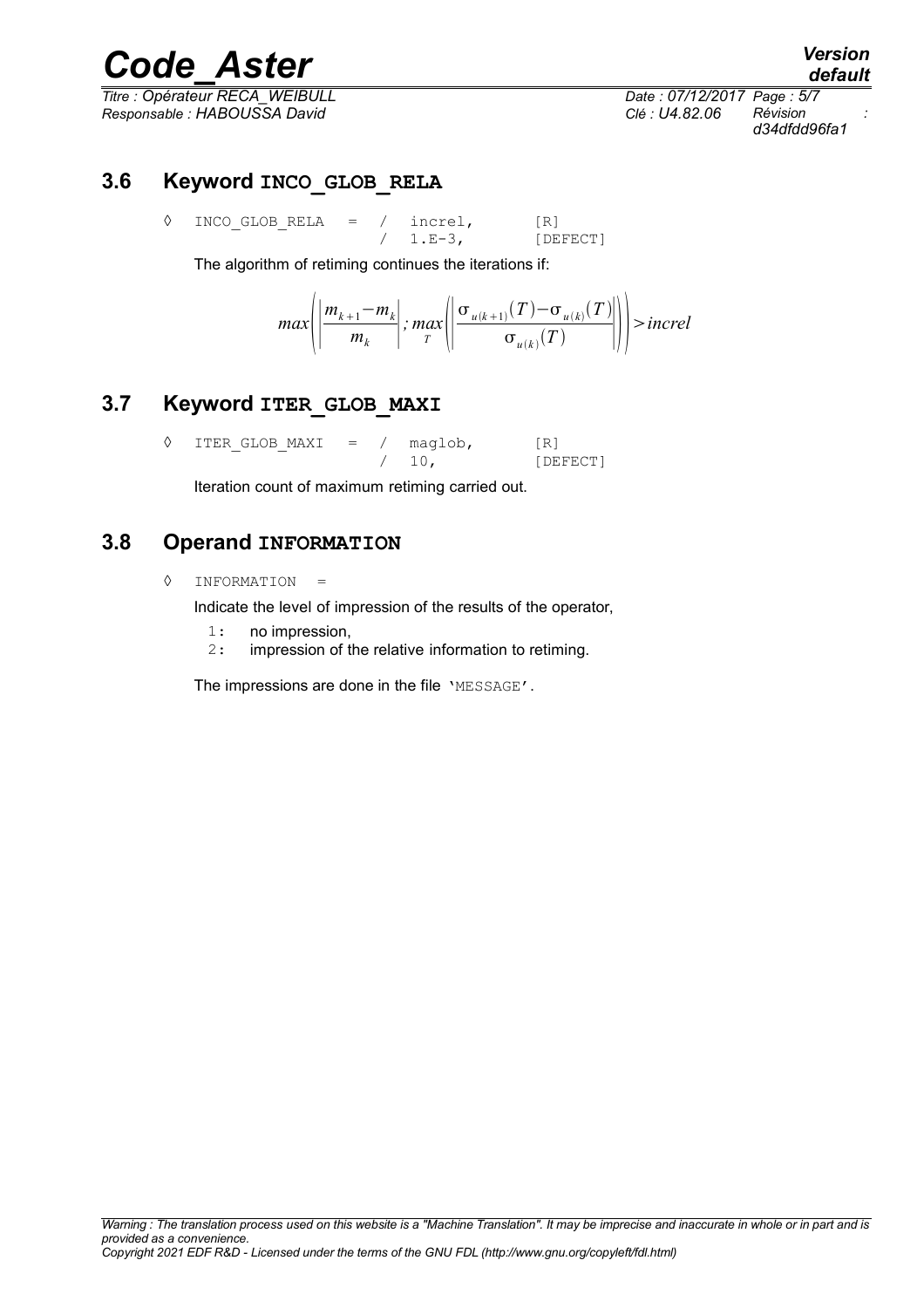*Titre : Opérateur RECA\_WEIBULL Date : 07/12/2017 Page : 6/7 Responsable : HABOUSSA David Clé : U4.82.06 Révision :*

*d34dfdd96fa1*

#### **4 Example of use**

For the use of RECA WEIBULL, one will be able to refer to the case test SSNA103 [V6.01.103].

It is an axisymmetric modeling of a cylindrical test-tube (407 mm length and radius of 68 mm) subjected to a traction. Example of retiming of the parameter  $\vert \sigma_u \vert$  method of Weibull by the method of regression linear on three bases of results corresponding to temperatures distinct (the module from Weibull *m* is fixed and equal to 24).

#### **Results:**

To resulting from retiming, the table result gives for each constraint of Weibull, the experimental and theoretical probabilities of rupture as for each temperature T associated with a base with results, the module of Weibull  $m$  retained and the constraint of cleavage  $\sigma_u$  readjusted.

| ranie |  |
|-------|--|
|       |  |

| SIGMA WEIBULL | PROBA EXP       | PROBA THE       | TEMP                     | Μ                 | SIGMA U                  |
|---------------|-----------------|-----------------|--------------------------|-------------------|--------------------------|
| 2.08428E+03   | 1.06871E-03     | $6.25000E - 02$ | $\qquad \qquad -$        | $\qquad \qquad -$ |                          |
| 2.37776E+03   | 7.43857E-02     | 6.25000E-02     | $\overline{\phantom{0}}$ |                   |                          |
| 2.46999E+03   | 1.75251E-01     | 1.25000E-01     |                          |                   |                          |
| 2.47245E+03   | 1.79089E-01     | 1.87500E-01     | $\overline{\phantom{0}}$ |                   | $\overline{\phantom{0}}$ |
| 2.47546E+03   | 1.83876E-01     | 2.50000E-01     | $\overline{a}$           |                   | $\overline{\phantom{0}}$ |
| 2.49280E+03   | 1.15850E-01     | 6.25000E-02     | $\overline{\phantom{0}}$ |                   | $\overline{\phantom{0}}$ |
| 2.52318E+03   | 1.51827E-01     | 1.25000E-01     | $\overline{\phantom{0}}$ |                   | $\overline{\phantom{0}}$ |
| 2.56806E+03   | 2.22304E-01     | 1.87500E-01     |                          |                   |                          |
| 2.57728E+03   | 4.14074E-01     | 3.12500E-01     | $\overline{\phantom{0}}$ |                   | $\overline{\phantom{0}}$ |
| 2.57965E+03   | 1.63465E-01     | 1.25000E-01     | $\overline{\phantom{0}}$ |                   | $\overline{\phantom{0}}$ |
| 2.58412E+03   | 4.34295E-01     | 3.75000E-01     | $\qquad \qquad -$        |                   | $\overline{\phantom{0}}$ |
| 2.58768E+03   | 4.45012E-01     | 4.37500E-01     | $\overline{a}$           |                   | $\overline{\phantom{0}}$ |
| 2.59680E+03   | 2.79917E-01     | 2.50000E-01     |                          |                   |                          |
| 2.59780E+03   | 4.76213E-01     | 5.00000E-01     | $\qquad \qquad -$        |                   | -                        |
| 2.60437E+03   | 4.96954E-01     | 5.62500E-01     | $\overline{a}$           |                   |                          |
| 2.60474E+03   | 2.97664E-01     | 3.12500E-01     | $\overline{\phantom{0}}$ |                   | $\overline{\phantom{0}}$ |
| 2.61696E+03   | 5.37625E-01     | $6.25000E - 01$ | $\overline{\phantom{0}}$ |                   | $\overline{\phantom{0}}$ |
| 2.62152E+03   | 2.31018E-01     | 1.87500E-01     |                          |                   | $\overline{\phantom{0}}$ |
| 2.63019E+03   | 3.59960E-01     | 3.75000E-01     | $\overline{\phantom{0}}$ |                   | $\overline{\phantom{0}}$ |
| 2.63703E+03   | 3.78073E-01     | 4.37500E-01     | $\overline{\phantom{0}}$ |                   | $\overline{\phantom{0}}$ |
| 2.64761E+03   | 6.39443E-01     | 6.87500E-01     | $\overline{\phantom{0}}$ |                   | $\overline{\phantom{0}}$ |
| 2.65847E+03   | 3.07571E-01     | 2.50000E-01     | $\overline{\phantom{0}}$ |                   | $\overline{\phantom{0}}$ |
| 2.68228E+03   | 3.65713E-01     | 3.12500E-01     |                          |                   |                          |
| 2.68274E+03   | 5.11962E-01     | 5.00000E-01     | $\overline{\phantom{0}}$ |                   | -                        |
| 2.69140E+03   | 7.79587E-01     | 7.50000E-01     | -                        |                   | $\overline{\phantom{0}}$ |
| 2.70481E+03   | 8.18018E-01     | 8.12500E-01     | $\overline{\phantom{0}}$ |                   | $\overline{\phantom{0}}$ |
| 2.70819E+03   | 5.93363E-01     | 5.62500E-01     | $\overline{a}$           |                   | $\overline{\phantom{0}}$ |
| 2.71978E+03   | 4.70198E-01     | 3.75000E-01     |                          |                   |                          |
| 2.72917E+03   | 8.79111E-01     | 8.75000E-01     | $\overline{\phantom{0}}$ |                   | $\overline{\phantom{0}}$ |
| 2.73173E+03   | $6.69628E - 01$ | 6.25000E-01     | $\overline{\phantom{0}}$ |                   | $\overline{\phantom{0}}$ |
| 2.73291E+03   | 5.09893E-01     | 4.37500E-01     | $\overline{\phantom{0}}$ |                   | $\overline{\phantom{0}}$ |
| 2.73574E+03   | 8.93367E-01     | 9.37500E-01     | $\overline{\phantom{0}}$ |                   | $\overline{\phantom{0}}$ |
| 2.74213E+03   | 7.02782E-01     | 6.87500E-01     |                          |                   |                          |
| 2.75526E+03   | 7.43533E-01     | 7.50000E-01     | $\overline{\phantom{0}}$ |                   | $\overline{\phantom{0}}$ |
| 2.75581E+03   | 7.45195E-01     | 8.12500E-01     | $\overline{\phantom{0}}$ |                   | $\overline{\phantom{0}}$ |
| 2.75636E+03   | 7.46854E-01     | 8.75000E-01     | $\overline{\phantom{0}}$ |                   | $\overline{\phantom{0}}$ |
| 2.77232E+03   | 6.34158E-01     | 5.00000E-01     | $\overline{\phantom{0}}$ |                   | $\overline{\phantom{0}}$ |
| 2.77688E+03   | 8.06319E-01     | 9.37500E-01     |                          |                   |                          |
| 2.79613E+03   | 7.09063E-01     | 5.62500E-01     | -                        |                   | -                        |
| 2.80708E+03   | 7.42320E-01     | 6.25000E-01     | $\qquad \qquad -$        |                   | $\overline{\phantom{0}}$ |
| 2.81475E+03   | 7.64896E-01     | 6.87500E-01     | -                        |                   | $\overline{\phantom{0}}$ |
| 2.81803E+03   | 7.74361E-01     | 7.50000E-01     | $\overline{\phantom{0}}$ |                   |                          |
| 2.84430E+03   | 8.44366E-01     | 8.12500E-01     |                          |                   |                          |
| 2.88043E+03   | 9.19411E-01     | 8.75000E-01     | $\qquad \qquad -$        |                   | $\overline{\phantom{0}}$ |
| 3.00687E+03   | 9.99143E-01     | 9.37500E-01     |                          |                   |                          |

*Warning : The translation process used on this website is a "Machine Translation". It may be imprecise and inaccurate in whole or in part and is provided as a convenience.*

*Copyright 2021 EDF R&D - Licensed under the terms of the GNU FDL (http://www.gnu.org/copyleft/fdl.html)*